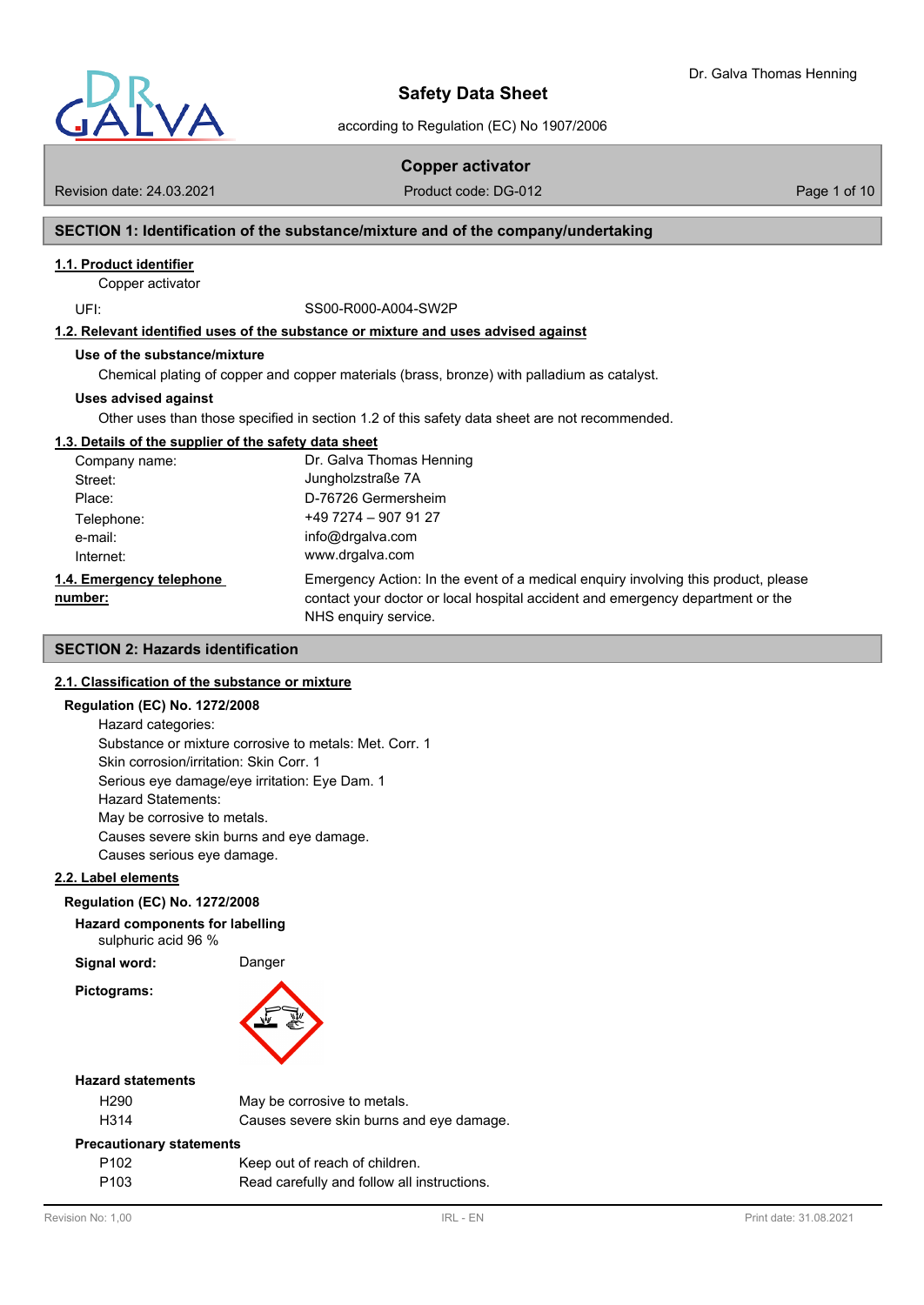

# according to Regulation (EC) No 1907/2006

# **Copper activator** Revision date: 24.03.2021 **Product code: DG-012** Page 2 of 10 P260 Do not breathe dust/vapours/spray. P280 Wear protective gloves/protective clothing/eye protection/face protection. P301+P330+P331 IF SWALLOWED: Rinse mouth. Do NOT induce vomiting. P303+P361+P353 IF ON SKIN (or hair): Take off immediately all contaminated clothing. Rinse skin with water or shower. P305+P351+P338 IF IN EYES: Rinse cautiously with water for several minutes. Remove contact lenses, if present and easy to do. Continue rinsing. P310 Immediately call a POISON CENTER/doctor. P501 Dispose of contents/container according to regional/national regulations. Do not discard with household waste.

# **2.3. Other hazards**

The components in this formulation do not meet the criteria for classification as PBT or vPvB.

#### **SECTION 3: Composition/information on ingredients**

### **3.2. Mixtures**

#### **Hazardous components**

| CAS No    | l Chemical name                        |               | Quantity          |            |
|-----------|----------------------------------------|---------------|-------------------|------------|
|           | IEC No                                 | Index No      | IREACH No         |            |
|           | IGHS Classification                    |               |                   |            |
| 7664-93-9 | sulphuric acid 96 %                    |               |                   | $5 - 10\%$ |
|           | 231-639-5                              | l016-020-00-8 | 101-2119458838-20 |            |
|           | Met. Corr. 1, Skin Corr. 1A; H290 H314 |               |                   |            |

Full text of H and EUH statements: see section 16.

| Specific Conc. Limits, M-factors and ATE |                  |                                                                                                   |            |
|------------------------------------------|------------------|---------------------------------------------------------------------------------------------------|------------|
| <b>CAS No</b>                            | IEC No           | <b>IChemical name</b>                                                                             | Quantity   |
|                                          |                  | Specific Conc. Limits, M-factors and ATE                                                          |            |
| 7664-93-9                                | $1231 - 639 - 5$ | <b>Isulphuric acid 96 %</b>                                                                       | $5 - 10\%$ |
|                                          |                  | Skin Corr. 1A; H314: >= 15 - 100 Skin Irrit. 2; H315: >= 5 - < 15 Eye Irrit. 2; H319: >= 5 - < 15 |            |

#### **Further Information**

The percentages of the ingredients not listed here are all below the level of consideration.

# **SECTION 4: First aid measures**

# **4.1. Description of first aid measures**

# **General information**

In case of troubles or persistent symptoms, consult an doctor/physician. Remove persons from danger area and lie them down. Never orally infuse something to an unconscious person. No special first aid measures necessary. A vomiting, supine person must be brought into recovery position.

#### **After inhalation**

Provide fresh air. In case of respiratory tract irritation, consult a physician. In case of irregular breathing or respiratory arrest, perform artificial respiration. No mouth-to-mouth or mouth-to-nose resuscitation. Use Ambu bag or ventilator.

#### **After contact with skin**

After contact with skin, wash immediately with plenty of water and soap. Call a doctor. Change contaminated clothing. Wash contaminated clothing before reuse.

### **After contact with eyes**

IF IN EYES: Rinse cautiously with water for several minutes. Remove contact lenses, if present and easy to do. Continue rinsing. Call a physician immediately. Protect uninjured eye.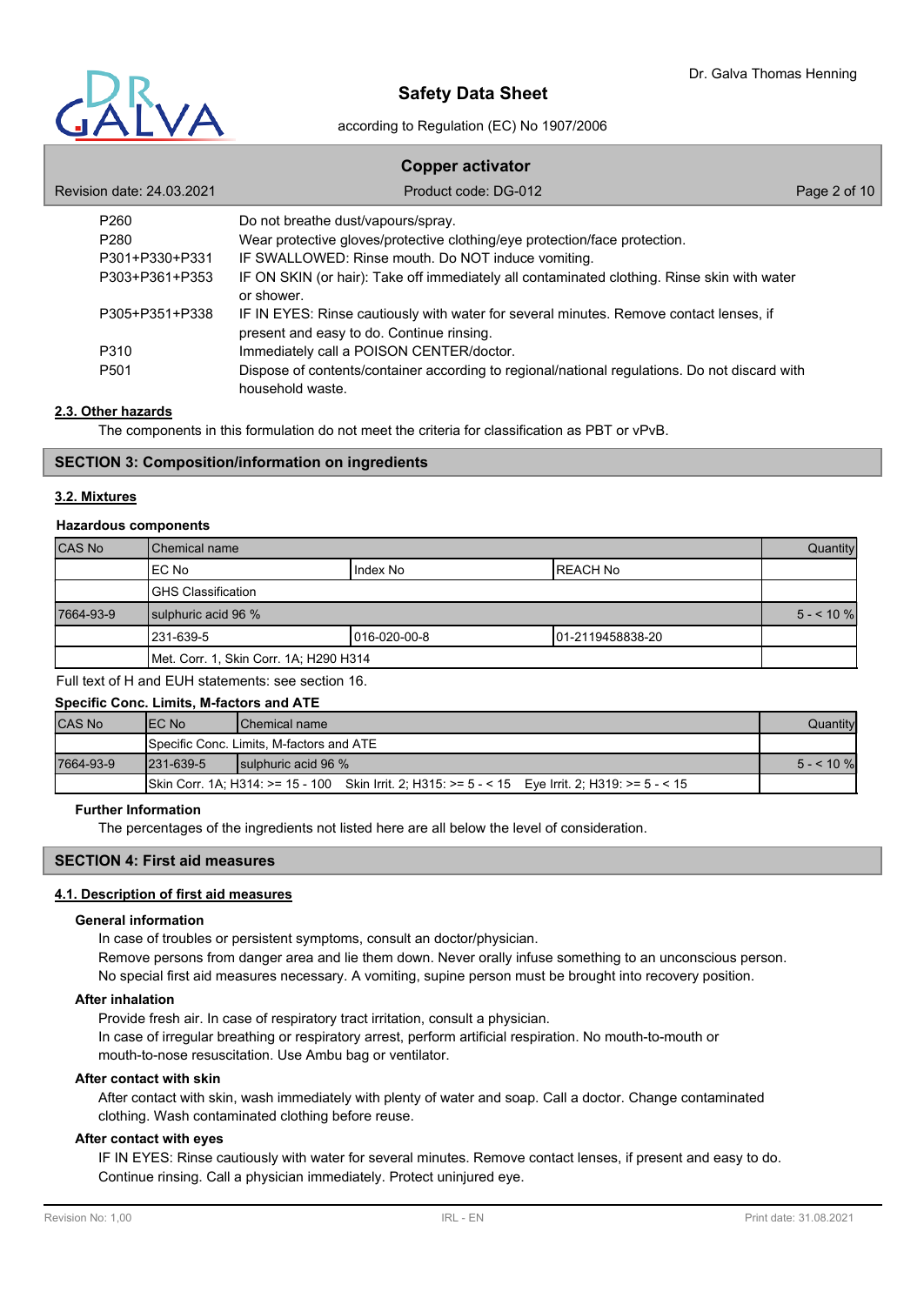

according to Regulation (EC) No 1907/2006

# **Copper activator**

Revision date: 24.03.2021 **Product code: DG-012** Page 3 of 10

#### **After ingestion**

Rinse mouth, spit liquid again. Do NOT induce vomiting. Let water be drunken in little sips (dilution effect). Call a physician immediately. If swallowed danger of perforation of the esophagus and the stomach (strong corrosive effects).

# **4.2. Most important symptoms and effects, both acute and delayed**

Causes severe skin burns and eye damage.

#### **4.3. Indication of any immediate medical attention and special treatment needed** Treat symptomatically.

### **SECTION 5: Firefighting measures**

#### **5.1. Extinguishing media**

#### **Suitable extinguishing media**

Co-ordinate fire-fighting measures to the fire surroundings. Carbon dioxide (CO2). Extinguishing powder. Atomized water. Foam.

### **Unsuitable extinguishing media**

High power water jet.

#### **5.2. Special hazards arising from the substance or mixture**

Upon exposure to fire, harmful gases may be emitted.

### **5.3. Advice for firefighters**

Co-ordinate fire-fighting measures to the fire surroundings. Wear a self-contained breathing apparatus and chemical protective clothing.

#### **SECTION 6: Accidental release measures**

# **6.1. Personal precautions, protective equipment and emergency procedures**

#### **General measures**

Wear suitable protective clothing.

Avoid contact with skin, eyes and clothes. Wear personal protection equipment.

#### **6.2. Environmental precautions**

Do not allow to enter into surface water or drains. Do not allow to enter into soil/subsoil.

#### **6.3. Methods and material for containment and cleaning up**

# **Other information**

Remove material mechanically. Treat the recovered material as prescribed in the section on waste disposal. Clean contaminated articles and floor according to the environmental legislation.

#### **6.4. Reference to other sections**

Safe handling: see section 7 Personal protection equipment: see section 8 Disposal: see section 13

#### **SECTION 7: Handling and storage**

#### **7.1. Precautions for safe handling**

#### **Advice on safe handling**

Personal precautions: refer to section 8 Persons with a history of skin sensitisation problems should not be employed in any process in which this product is used.

Provide adequate ventilation, especially in confined areas.

#### **Advice on general occupational hygiene**

Avoid contact with skin, eyes and clothes. Remove contaminated, saturated clothing immediately. Protect skin by using skin protective cream. After work, wash hands and face. When using do not eat or drink.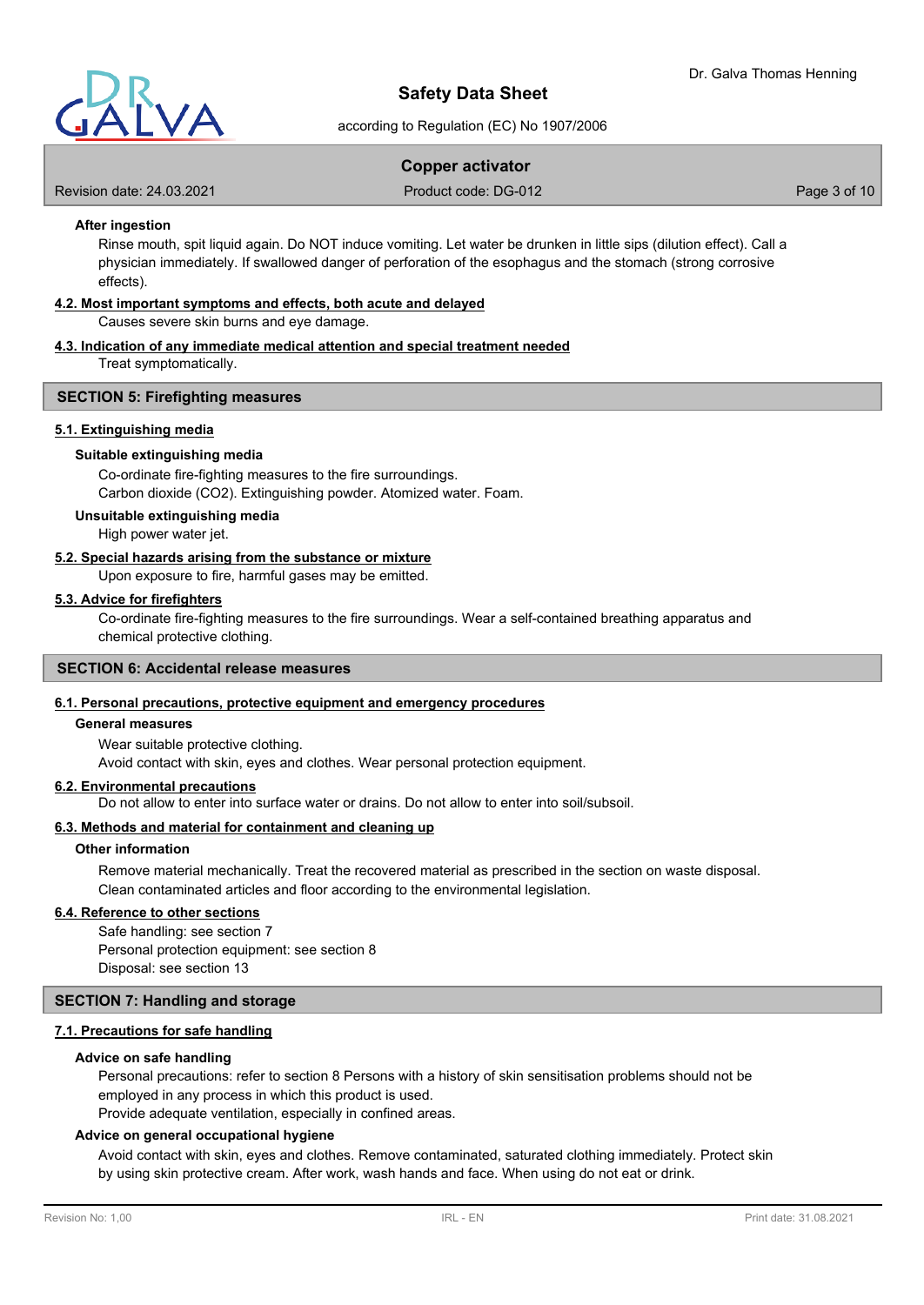

according to Regulation (EC) No 1907/2006

# **Copper activator**

Revision date: 24.03.2021 **Product code: DG-012** Page 4 of 10

# **Further information on handling**

Wash hands before breaks and after work. When using do not eat, drink, smoke, sniff.

### **7.2. Conditions for safe storage, including any incompatibilities**

## **Requirements for storage rooms and vessels**

Store only in original container. Keep container tightly closed in a cool, well-ventilated place.

Protect from heat/overheating.

Store separately from oxidizing agents.

#### **Hints on joint storage**

Keep away from food, drink and animal feedingstuffs.

### **7.3. Specific end use(s)**

Chemical plating of copper and copper materials (brass, bronze) with palladium as catalyst.

# **SECTION 8: Exposure controls/personal protection**

#### **8.1. Control parameters**

#### **Occupational exposure limits**

| l CAS No  | <b>I</b> Substance    | ppml | ma/m <sup>31</sup> | fib/cm <sup>3</sup> | Category  | Origin |
|-----------|-----------------------|------|--------------------|---------------------|-----------|--------|
| 7664-93-9 | <b>Sulphuric acid</b> |      | 0.05               |                     | TWA (8 h) |        |

# **8.2. Exposure controls**

#### **Individual protection measures, such as personal protective equipment**

#### **Eye/face protection**

Tightly sealed safety glasses.

#### **Hand protection**

When handling with chemical substances, protective gloves must be worn with the CE-label including the four control digits.

The quality of the protective gloves resistant to chemicals must be chosen as a function of the specific working place concentration and quantity of hazardous substances.

#### **Skin protection**

The design of personal protective equipment must be selected specifically for the job, depending on the concentration and quantity of hazardous substances. The chemical resistance of the protective agents should be clarified with their suppliers.

### **Respiratory protection**

Wear breathing apparatus if exposed to vapours/dusts/aerosols. Protective respiration apparatus not using surrounding air (breathing apparatus) (DIN EN 133).

# **SECTION 9: Physical and chemical properties**

#### **9.1. Information on basic physical and chemical properties**

| Physical state:<br>Colour:                                   | liquid<br>colourless |                   |
|--------------------------------------------------------------|----------------------|-------------------|
| Odour:                                                       | characteristic       |                   |
| Changes in the physical state                                |                      |                   |
| Melting point/freezing point:                                |                      | no data available |
| Boiling point or initial boiling point and<br>boiling range: |                      | ca.100 $°C$       |
| Flash point:                                                 |                      | not applicable    |
| <b>Flammability</b>                                          |                      |                   |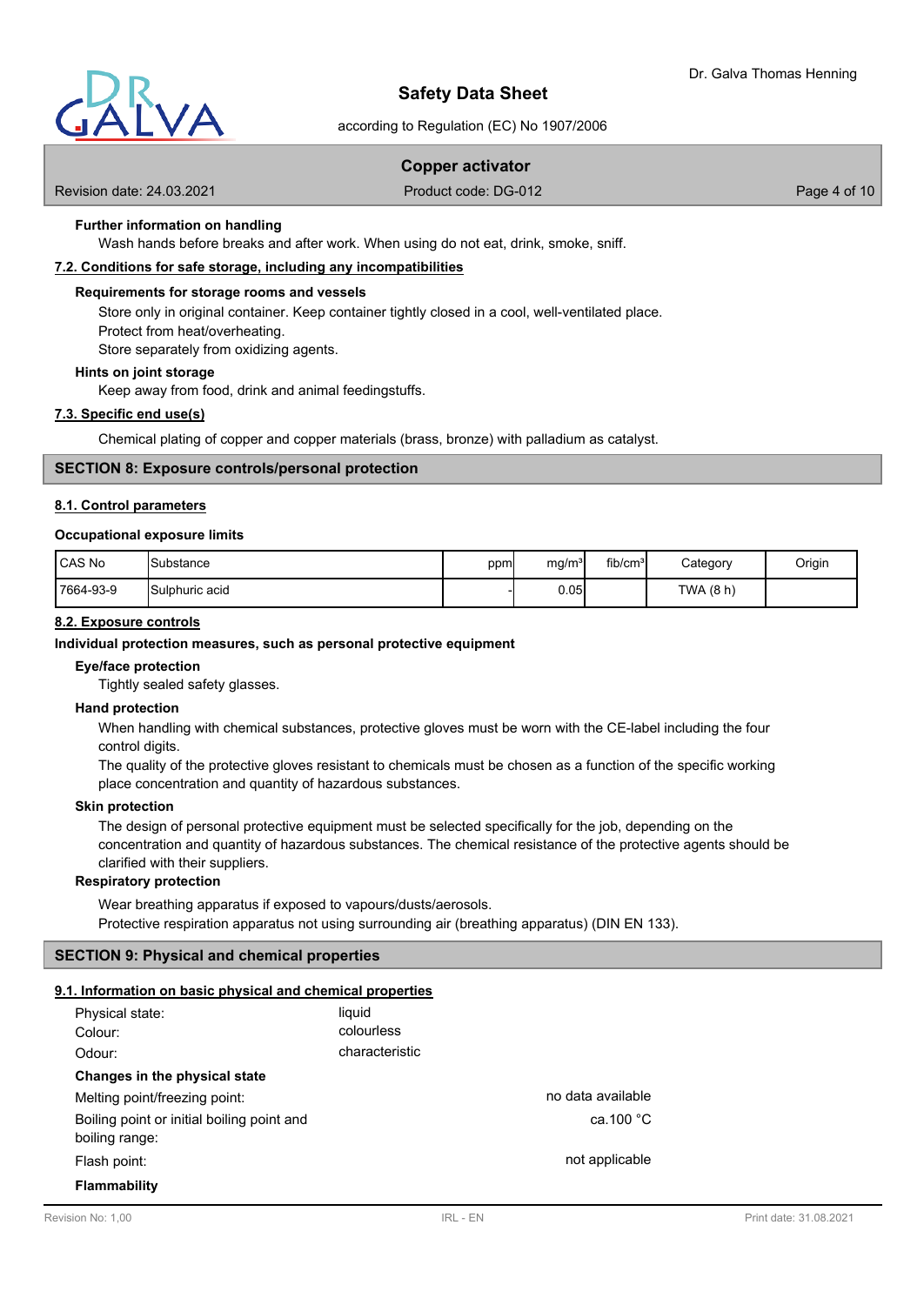

# according to Regulation (EC) No 1907/2006

| <b>Copper activator</b>                           |                             |              |  |
|---------------------------------------------------|-----------------------------|--------------|--|
| Revision date: 24.03.2021                         | Product code: DG-012        | Page 5 of 10 |  |
| Solid/liquid:                                     | no data available           |              |  |
| <b>Explosive properties</b><br>not Explosive.     |                             |              |  |
| Lower explosion limits:                           | no data available           |              |  |
| Upper explosion limits:                           | no data available           |              |  |
| Auto-ignition temperature:                        | no data available           |              |  |
| Self-ignition temperature                         |                             |              |  |
| Solid:                                            | no data available           |              |  |
| Decomposition temperature:                        | no data available           |              |  |
| <b>Oxidizing properties</b><br>no data available  |                             |              |  |
| pH-Value (at 20 °C):                              | 1                           |              |  |
| Viscosity / dynamic:                              | no data available           |              |  |
| Viscosity / kinematic:                            | no data available           |              |  |
| Water solubility:                                 | no data available           |              |  |
| Solubility in other solvents<br>no data available |                             |              |  |
| Partition coefficient n-octanol/water:            | no data available           |              |  |
| Density:                                          | $1,0-1,1$ g/cm <sup>3</sup> |              |  |
| Bulk density:                                     | no data available           |              |  |
| 9.2. Other information                            |                             |              |  |

no data available

# **SECTION 10: Stability and reactivity**

#### **10.1. Reactivity**

Substances or mixtures corrosive to metals.

# **10.2. Chemical stability**

The product is stable under normal environmental conditions (room temperature).

# **10.3. Possibility of hazardous reactions**

Protect against heat and direct solar irradiation. Protect against contaminations.

# **10.4. Conditions to avoid**

Avoid heat, sparks, open flames and other ignition sources.

### **10.5. Incompatible materials**

Oxidising substances

#### **10.6. Hazardous decomposition products**

In case of fire hazardous decomposition products may be formed. Carbon dioxide (CO2). Carbon monoxide. Nitrogen oxides (NOx).

## **SECTION 11: Toxicological information**

#### **11.1. Information on hazard classes as defined in Regulation (EC) No 1272/2008**

# **Acute toxicity**

Based on available data, the classification criteria are not met.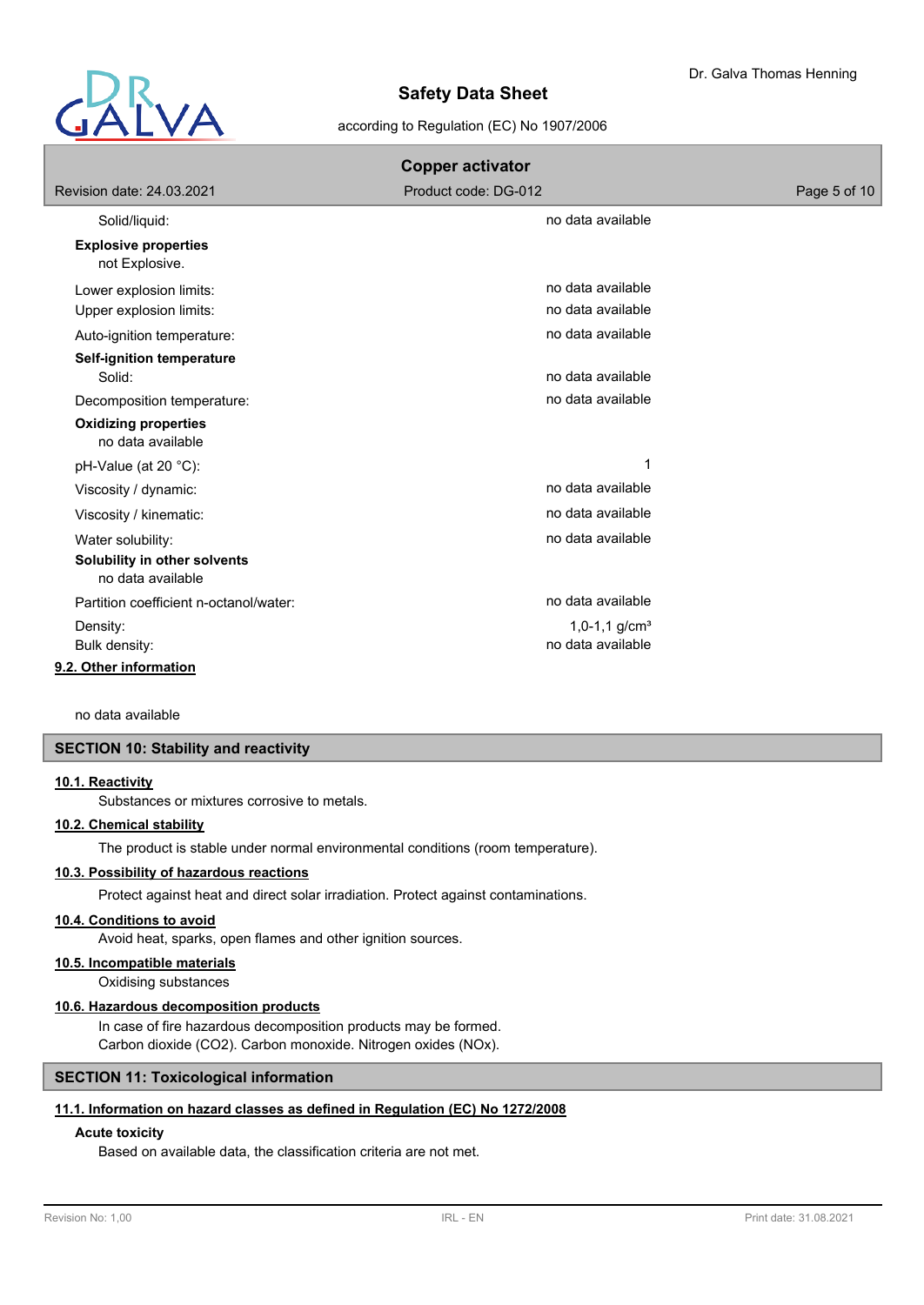

according to Regulation (EC) No 1907/2006

# **Copper activator**

Revision date: 24.03.2021 **Product code: DG-012** Page 6 of 10

# **Irritation and corrosivity**

Causes severe skin burns and eye damage.

Causes serious eye damage.

# **Sensitising effects**

Based on available data, the classification criteria are not met.

## **Carcinogenic/mutagenic/toxic effects for reproduction**

Based on available data, the classification criteria are not met.

### **STOT-single exposure**

Based on available data, the classification criteria are not met.

### **STOT-repeated exposure**

Based on available data, the classification criteria are not met.

#### **Aspiration hazard**

Based on available data, the classification criteria are not met. If swallowed danger of perforation of the esophagus and the stomach (strong corrosive effects).

# **SECTION 12: Ecological information**

#### **12.1. Toxicity**

Toxic to aquatic life with long lasting effects.

#### **12.2. Persistence and degradability**

No data available.

# **12.3. Bioaccumulative potential**

No data available.

#### **12.4. Mobility in soil**

No data available.

#### **12.5. Results of PBT and vPvB assessment**

The components in this formulation do not meet the criteria for classification as PBT or vPvB.

# **12.7. Other adverse effects**

No data available.

# **SECTION 13: Disposal considerations**

### **13.1. Waste treatment methods**

#### **Disposal recommendations**

Disposal according to official regulations.

Consult the local waste disposal expert about waste disposal. According to EAKV, allocation of waste identity numbers/waste descriptions must be carried out in a specific way for every industry and process.

#### **Contaminated packaging**

Non-contaminated packages may be recycled. Handle contaminated packages in the same way as the substance itself.

# **SECTION 14: Transport information**

#### **Land transport (ADR/RID)**

| 14.1. UN number or ID number:     | UN 3264                                                              |
|-----------------------------------|----------------------------------------------------------------------|
| 14.2. UN proper shipping name:    | CORROSIVE LIQUID, ACIDIC, INORGANIC, N.O.S.<br>(sulphuric acid 96 %) |
| 14.3. Transport hazard class(es): | 8                                                                    |
| 14.4. Packing group:              | H                                                                    |
| Hazard label:                     | 8                                                                    |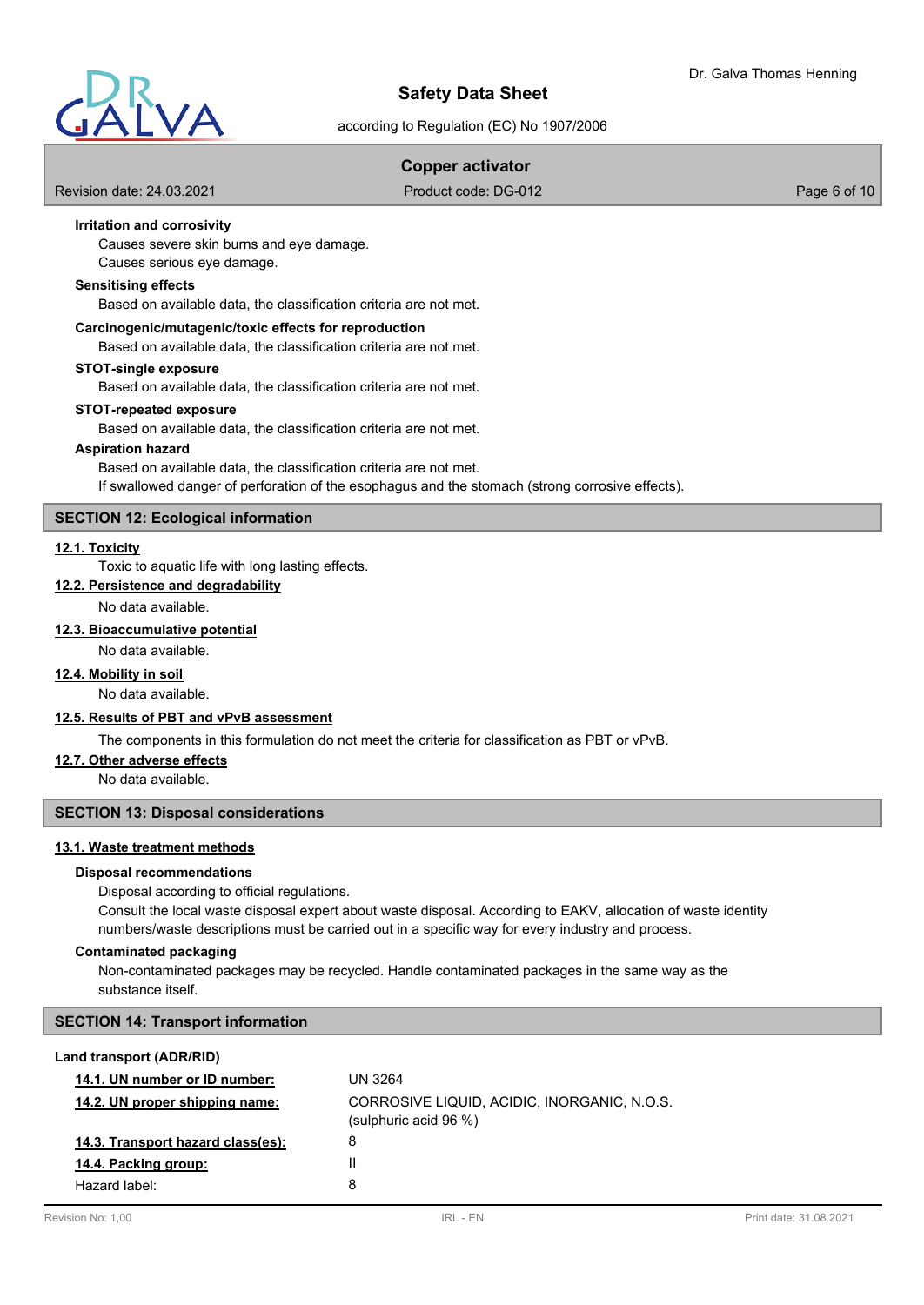

# according to Regulation (EC) No 1907/2006

| <b>Copper activator</b>                                |                                                                      |              |
|--------------------------------------------------------|----------------------------------------------------------------------|--------------|
| Revision date: 24.03.2021                              | Product code: DG-012                                                 | Page 7 of 10 |
|                                                        |                                                                      |              |
|                                                        |                                                                      |              |
|                                                        |                                                                      |              |
| Classification code:                                   | C <sub>1</sub><br>274                                                |              |
| <b>Special Provisions:</b><br>Limited quantity:        | 1 <sub>L</sub>                                                       |              |
| Excepted quantity:                                     | E <sub>2</sub>                                                       |              |
| Transport category:                                    | $\overline{2}$                                                       |              |
| Hazard No:                                             | 80                                                                   |              |
| Tunnel restriction code:                               | E.                                                                   |              |
| Inland waterways transport (ADN)                       |                                                                      |              |
| 14.1. UN number or ID number:                          | <b>UN 3264</b>                                                       |              |
| 14.2. UN proper shipping name:                         | CORROSIVE LIQUID, ACIDIC, INORGANIC, N.O.S.<br>(sulphuric acid 96 %) |              |
| 14.3. Transport hazard class(es):                      | 8                                                                    |              |
| 14.4. Packing group:                                   | $\mathbf{I}$                                                         |              |
| Hazard label:                                          | 8                                                                    |              |
|                                                        |                                                                      |              |
| Classification code:                                   | C <sub>1</sub>                                                       |              |
| <b>Special Provisions:</b>                             | 274                                                                  |              |
| Limited quantity:                                      | 1 <sub>L</sub>                                                       |              |
| Excepted quantity:                                     | E <sub>2</sub>                                                       |              |
| <b>Marine transport (IMDG)</b>                         |                                                                      |              |
| 14.1. UN number or ID number:                          | <b>UN 3264</b>                                                       |              |
| 14.2. UN proper shipping name:                         | CORROSIVE LIQUID, ACIDIC, INORGANIC, N.O.S.<br>(sulphuric acid 96 %) |              |
| 14.3. Transport hazard class(es):                      | 8                                                                    |              |
| 14.4. Packing group:                                   | Ш                                                                    |              |
| Hazard label:                                          | 8                                                                    |              |
|                                                        |                                                                      |              |
| <b>Special Provisions:</b>                             | 274                                                                  |              |
| Limited quantity:                                      | 1 <sub>L</sub>                                                       |              |
| Excepted quantity:                                     | E <sub>2</sub>                                                       |              |
| EmS:                                                   | $F-A, S-B$<br>acids                                                  |              |
| Segregation group:<br>Air transport (ICAO-TI/IATA-DGR) |                                                                      |              |
|                                                        |                                                                      |              |
| 14.1. UN number or ID number:                          | <b>UN 3264</b>                                                       |              |
| 14.2. UN proper shipping name:                         | CORROSIVE LIQUID, ACIDIC, INORGANIC, N.O.S.<br>(sulphuric acid 96 %) |              |
| 14.3. Transport hazard class(es):                      | 8                                                                    |              |
| 14.4. Packing group:                                   | Ш                                                                    |              |
| Hazard label:                                          | 8                                                                    |              |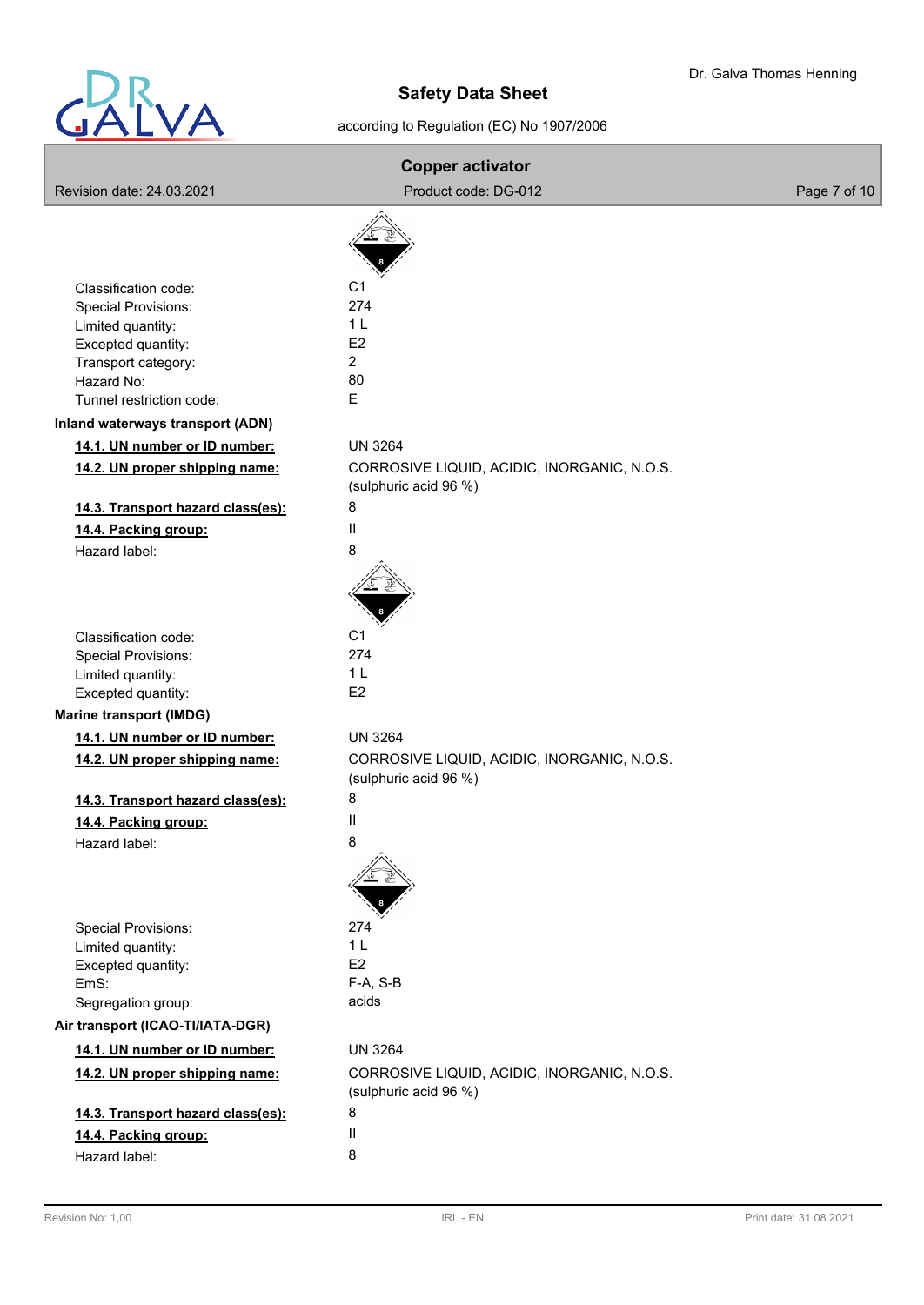

# according to Regulation (EC) No 1907/2006

|                                                                                                                             | <b>Copper activator</b>                                                                                                                                                                                                                                                                                                                                                                                                  |              |
|-----------------------------------------------------------------------------------------------------------------------------|--------------------------------------------------------------------------------------------------------------------------------------------------------------------------------------------------------------------------------------------------------------------------------------------------------------------------------------------------------------------------------------------------------------------------|--------------|
| Revision date: 24.03.2021                                                                                                   | Product code: DG-012                                                                                                                                                                                                                                                                                                                                                                                                     | Page 8 of 10 |
|                                                                                                                             |                                                                                                                                                                                                                                                                                                                                                                                                                          |              |
| <b>Special Provisions:</b>                                                                                                  | A3 A803                                                                                                                                                                                                                                                                                                                                                                                                                  |              |
| Limited quantity Passenger:                                                                                                 | 0.5L                                                                                                                                                                                                                                                                                                                                                                                                                     |              |
| Passenger LQ:                                                                                                               | Y840                                                                                                                                                                                                                                                                                                                                                                                                                     |              |
| Excepted quantity:                                                                                                          | E <sub>2</sub>                                                                                                                                                                                                                                                                                                                                                                                                           |              |
| IATA-packing instructions - Passenger:                                                                                      | 851                                                                                                                                                                                                                                                                                                                                                                                                                      |              |
| IATA-max. quantity - Passenger:                                                                                             | 1 <sub>L</sub>                                                                                                                                                                                                                                                                                                                                                                                                           |              |
| IATA-packing instructions - Cargo:<br>IATA-max. quantity - Cargo:                                                           | 855<br>30L                                                                                                                                                                                                                                                                                                                                                                                                               |              |
|                                                                                                                             |                                                                                                                                                                                                                                                                                                                                                                                                                          |              |
| 14.5. Environmental hazards                                                                                                 |                                                                                                                                                                                                                                                                                                                                                                                                                          |              |
| ENVIRONMENTALLY HAZARDOUS:                                                                                                  | No                                                                                                                                                                                                                                                                                                                                                                                                                       |              |
| 14.6. Special precautions for user                                                                                          |                                                                                                                                                                                                                                                                                                                                                                                                                          |              |
| No special precautions known.<br>14.7. Maritime transport in bulk according to IMO instruments                              |                                                                                                                                                                                                                                                                                                                                                                                                                          |              |
| not applicable                                                                                                              |                                                                                                                                                                                                                                                                                                                                                                                                                          |              |
|                                                                                                                             |                                                                                                                                                                                                                                                                                                                                                                                                                          |              |
| <b>SECTION 15: Regulatory information</b>                                                                                   |                                                                                                                                                                                                                                                                                                                                                                                                                          |              |
|                                                                                                                             | 15.1. Safety, health and environmental regulations/legislation specific for the substance or mixture                                                                                                                                                                                                                                                                                                                     |              |
| EU regulatory information                                                                                                   |                                                                                                                                                                                                                                                                                                                                                                                                                          |              |
| Restrictions on use (REACH, annex XVII):<br>Entry 3                                                                         |                                                                                                                                                                                                                                                                                                                                                                                                                          |              |
| Information according to 2012/18/EU<br>(SEVESO III):                                                                        | E2 Hazardous to the Aquatic Environment                                                                                                                                                                                                                                                                                                                                                                                  |              |
| <b>Additional information</b>                                                                                               |                                                                                                                                                                                                                                                                                                                                                                                                                          |              |
| Regulation (EC) No. 1907/2006 (REACH)<br>Regulation (EC) No. 648/2004 (Detergents regulation): not applicable<br>(annex 1). | Regulation (EC) No. 1005/2009 on substances that lead to the depletion of the ozone layer: not applicable<br>Regulation (EC) No 850/2004 on persistent organic pollutants: not applicable<br>Regulation (EC) No 649/2012 of the European Parliament and of the Council concerning the export and import of<br>dangerous chemicals: This mix contains no chemicals that are subject to the export notification procedures |              |
| List according to Article 59 of REACH: none<br>according to Annex XIV of REACH: none                                        | This mixture contains the following substances of very high concern (SVHC) which are included in the Candidate<br>This mixture contains the following substances of very high concern (SVHC) which are subject to authorisation                                                                                                                                                                                          |              |
| National regulatory information                                                                                             |                                                                                                                                                                                                                                                                                                                                                                                                                          |              |
| Water hazard class (D):                                                                                                     | 1 - slightly hazardous to water                                                                                                                                                                                                                                                                                                                                                                                          |              |
| 15.2. Chemical safety assessment                                                                                            |                                                                                                                                                                                                                                                                                                                                                                                                                          |              |
| sulphuric acid 96 %                                                                                                         | For the following substances of this mixture a chemical safety assessment has been carried out:                                                                                                                                                                                                                                                                                                                          |              |
| <b>SECTION 16: Other information</b>                                                                                        |                                                                                                                                                                                                                                                                                                                                                                                                                          |              |

# **Changes**

Version 1,00 - 24.03.2021 - first creation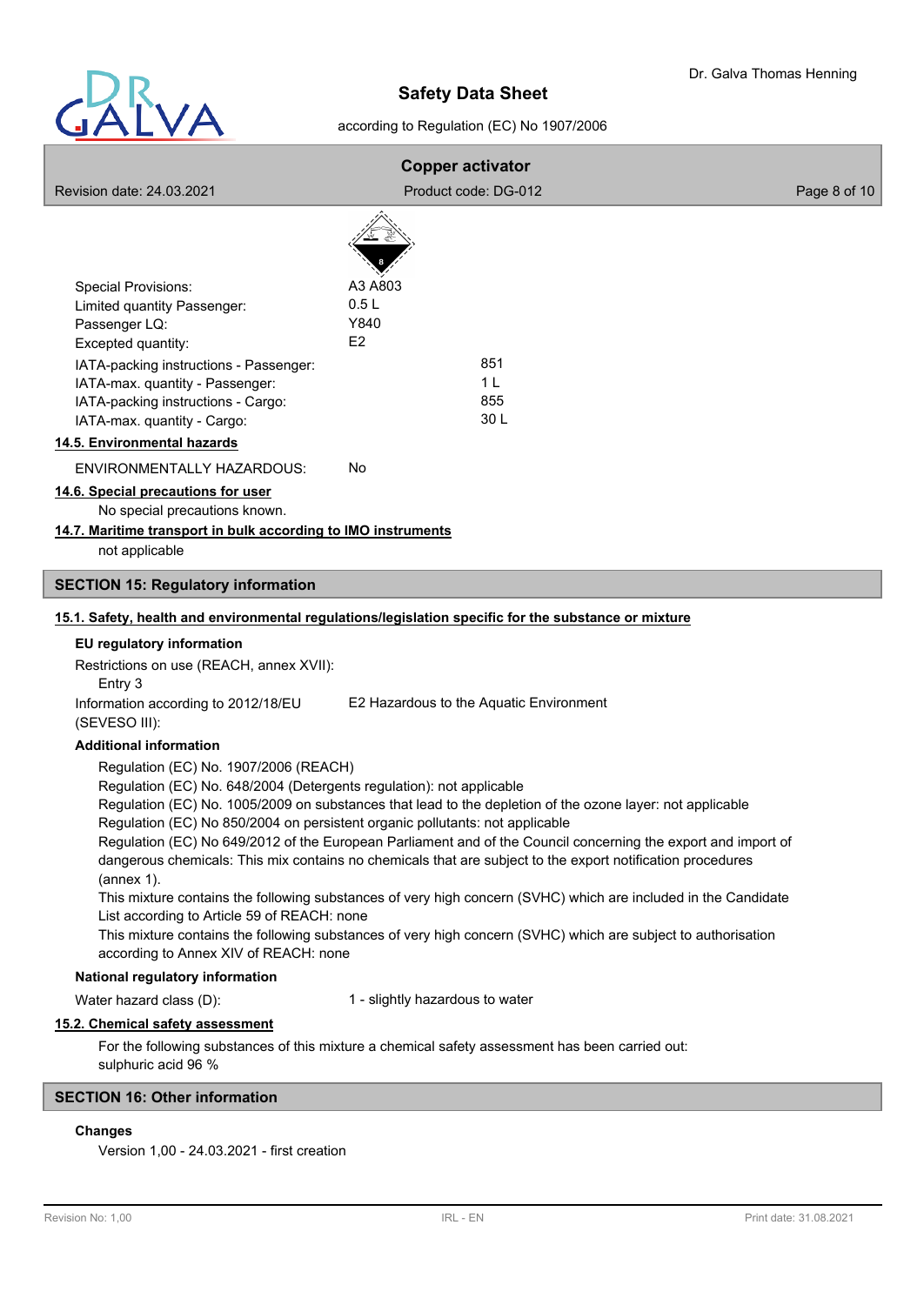

according to Regulation (EC) No 1907/2006

# **Copper activator**

Revision date: 24.03.2021 **Product code: DG-012** Page 9 of 10

# **Abbreviations and acronyms**

ADR: Accord européen sur le transport des marchandises dangereuses par Route (European Agreement concerning the International Carriage of Dangerous Goods by Road) BImSchV (Fed.Imm.Prot.Act): Directive on the Implementation of the Federal Immission Protection Act CAS: Chemical Abstracts Service DIN: Norm of the Deutsche Institut für Normung (German Institute for Standardization) EC: Effective Concentration EG: European Community (Europäische Gemeinschaft) EN: European Norm IATA: International Air Transport Association IBC Code: International Code for the Construction and Equipment of ships carrying Dangerous Chemicals in Bulk ICAO: International Civil Aviation Organization IMDG: International Maritime Code for Dangerous Goods ISO: Norm of the International Standards Organization CLP: Classification, Labeling, Packaging IUCLID: International Uniform ChemicaL Information Database LC: Lethal concentration LD: Lethal dose log Kow: Octanol/water partition coefficient MARPOL: Maritime Pollution Convention = Convention for the Prevention of Maritime Pollution from Ships OECD: Organisation for Economic Co-operation and Development PBT: Persistent, bio-cumulative, toxic RID: Regulation Concerning the International Transport of Dangerous Goods by Rail TRGS: Technische Regeln für Gefahrstoffe UN: United Nations VOC: Volatile Organic Compounds vPvB: very persistent and very bio-cumulative VwVwS: Administrative Regulation for Water Pollutants WGK: German Water Hazard Class GHS: Globally Harmonized System of Classification and Labelling of Chemicals EINECS: European Inventory of Existing Commercial Chemical Substances ELINCS: European List of Notified Chemical Substances DNEL: Derived No Effect Level PNEC: Predicted No Effect Concentration TLV: Threshold Limiting Value STOT: Specific Target Organ Toxicity

# **Classification for mixtures and used evaluation method according to Regulation (EC) No. 1272/2008 [CLP]**

| Classification     | Classification procedure |
|--------------------|--------------------------|
| Met. Corr. 1; H290 | l On basis of test data  |
| Skin Corr. 1; H314 | l On basis of test data  |
| Eye Dam. 1; H318   | On basis of test data    |

#### **Relevant H and EUH statements (number and full text)**

| H290 | May be corrosive to metals.              |
|------|------------------------------------------|
| H314 | Causes severe skin burns and eye damage. |
| H318 | Causes serious eye damage.               |

#### **Further Information**

The information given in this safety data sheet is to describe the product's safety regulations. It is not for guaranteeing certain characteristics and is based on today's knowledge. The safety data sheet was generated upon information of pre-suppliers by:

asseso AG, Ottostraße 1, 63741, Aschaffenburg, Germany